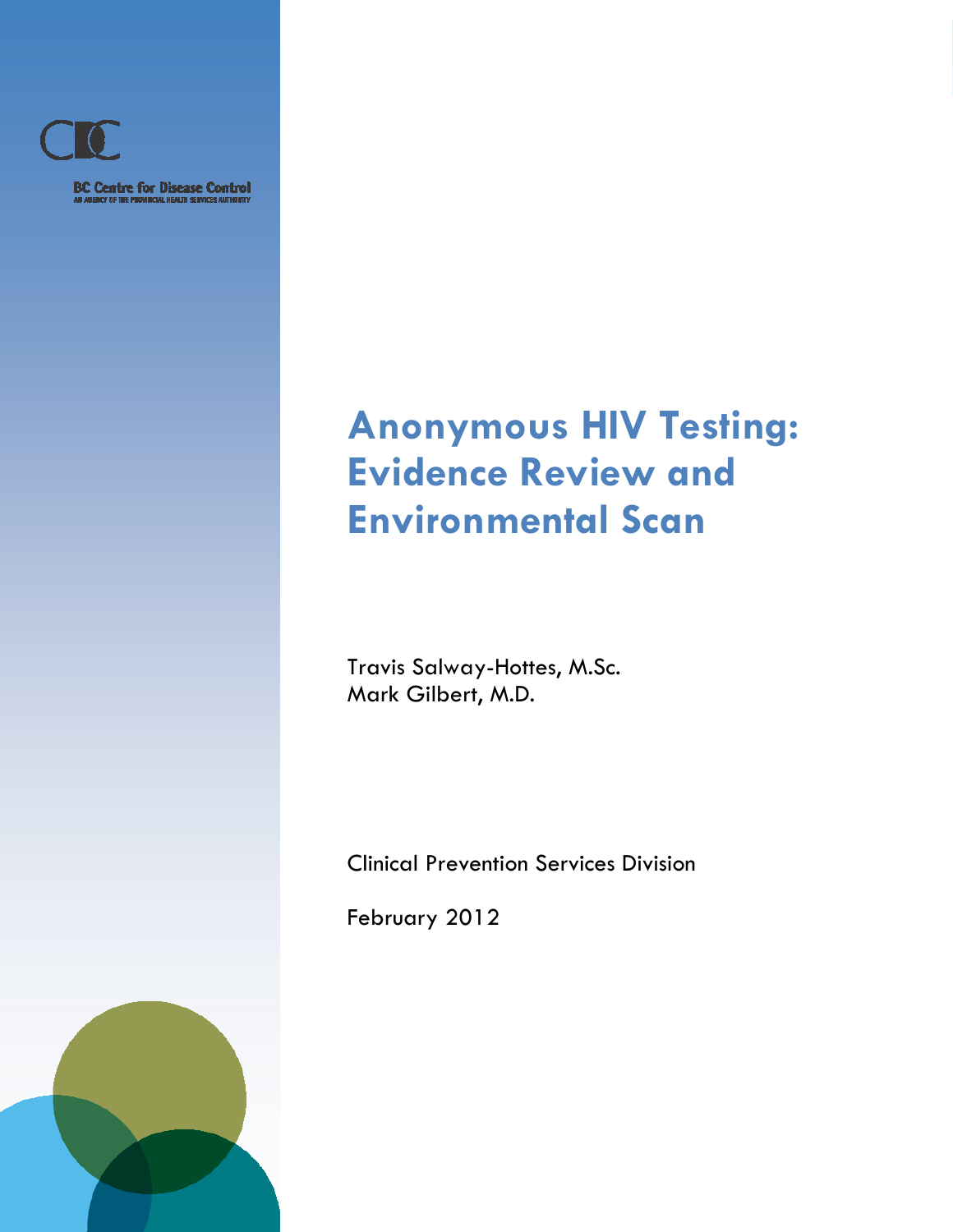

# **I. INTRODUCTION AND PURPOSE**

HIV has been a reportable disease in British Columbia since 2003; however, communicable disease regulations require that clients seeking HIV testing be given the option of suppressing their name and address when a positive result is reported to public health. <sup>1</sup> This non-nominal testing option has thereby afforded additional protection of privacy for those testing for HIV. Although use of non-nominal testing in BC has declined over time, 13% of those newly diagnosed with HIV in 2010 tested non-nominally.  $^{2}$  Pervasive stigma associated with HIV testing or infection is likely a driving force behind privacy/confidentiality-related concerns in BC and continues to pose a barrier to accessing HIV testing across multiple populations.  $3-5$ 

Numerous challenges in the implementation of non-nominal testing have been raised by public health and community stakeholders.  $^{2}$  In light of these challenges and the ongoing need to provide privacy-related protections, the BC Communicable Disease Policy Committee has agreed to explore a pilot anonymous HIV testing project in BC. To set the background for such a proposal, this paper outlines: 1) the measured impact of anonymous testing in places where it has been implemented (with particular focus on the experience in the US and Canada), and 2) best practices in the offer of anonymous testing in a subset of Canadian provinces.

# **II. DEFINITIONS**

*Confidential HIV testing:* Provider-patient confidentiality is a fundamental principle of health care in BC, and this applies to all laboratory tests. For the purpose of this paper, "confidential HIV testing" refers to additional confidentiality protections that are applied to HIV testing in particular, such as non-nominal testing.

*Anonymous testing* is defined as testing in which results can be linked to the person testing by a code known only to the patient/client. <sup>6,7</sup> Thus, while the caregiver who ordered the test and/or provided pre-test counseling can visually identify the person, the result of the test cannot be linked to that person; the person being tested must provide the code in order to retrieve the result. Anonymous HIV testing is available in all Canadian provinces, with the exception of BC and Prince Edward Island  $^7$ , and in forty US states  $^{8,9}$ . It has been explored in other jurisdictions globally, but with wide variation in execution of the anonymous test option at the level of clinic or provider.  $10-12$ 

*Non-Nominal Testing:* The HIV test is ordered using codes/initials/aliases and contact information for the client may be provided to the tester. The person ordering the HIV test may or may not know the true identity of the person being tested. The result of the test is entered in the client record at the site of testing however the name and address of an individual with a positive result is not reported to public health. At clinics where available, this option is typically applied to all tests performed for the client (e.g., STIs, viral hepatitis, HIV). In BC, the ability to test under initials or a pseudonym is not prescribed by the CD regulation; rather this is a matter of practice/policy of the provider or site ordering the test. This is a practice that is currently available at clinics which send specimens for testing directly to the PHSA laboratory (i.e. Lower Mainland sites). Non-nominal testing is available in all provinces and territories in Canada, although there is likely variation in how this is implemented.<sup>7</sup>

*Non-Nominal Reporting:* A client who has a HIV test either ordered using codes/initials/aliases or full names and receives a positive result does not have their name,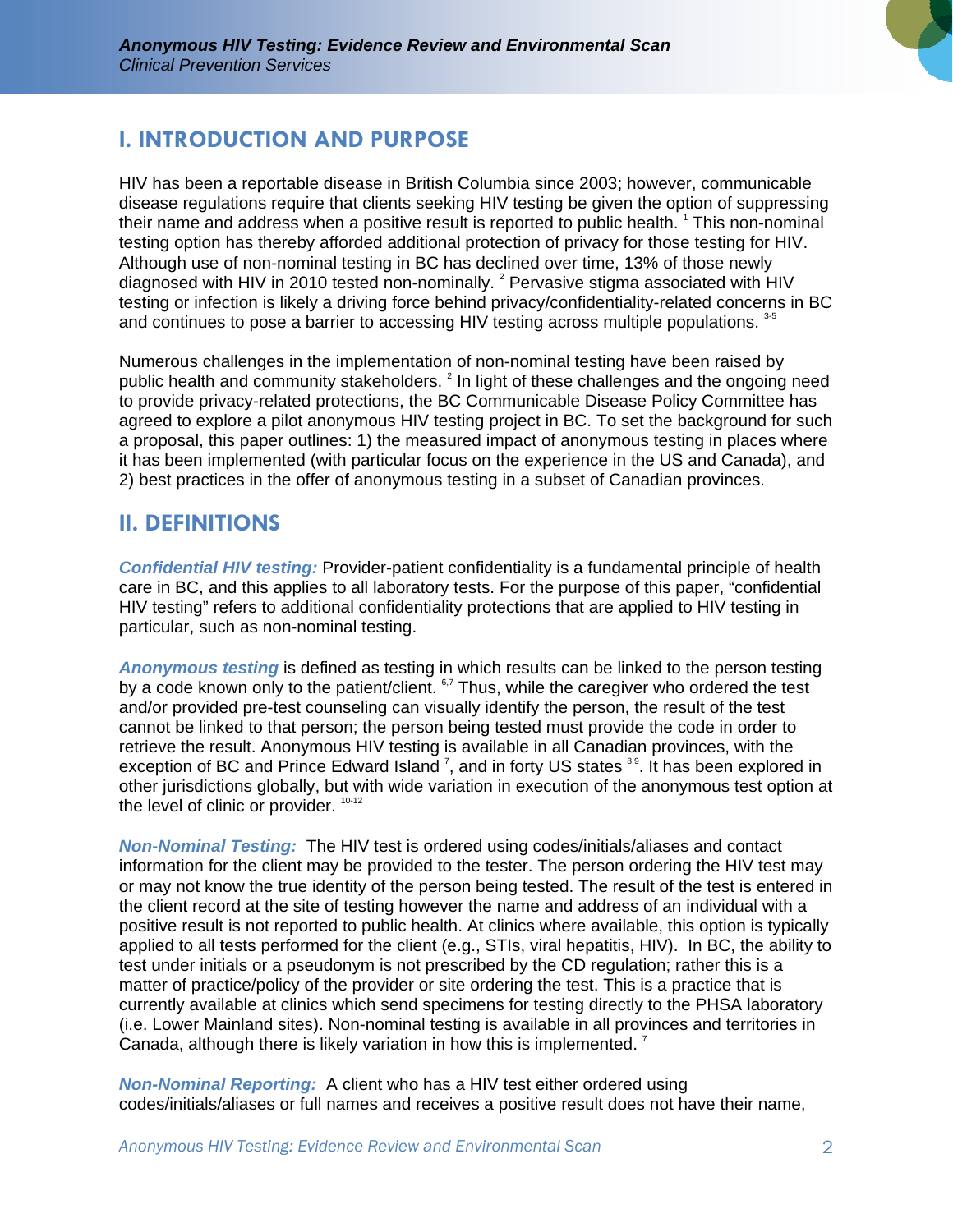address or contact information reported to public health. The result of the test would be entered in the client record at the site of testing. In BC, this option is described in the *Communicable Disease Regulation*.

*Nominal testing* within this summary is defined as testing conducted, requested, and reported using the client's full name, address, and contact information (e.g., as occurs when using a Care Card to access testing). In the literature this is often referred to as "confidential" testing; however, given that confidentiality is a fundamental principle which applies to all HIV tests, the term is replaced with "nominal" in this document to distinguish from non-nominal and anonymous options.

# **III. EVIDENCE OF THE IMPACT OF ANONYMOUS TESTING**

# *Methods and scope of review*

*Literature:* Published and gray literature concerning the evaluation of anonymous HIV testing were identified through PubMED search, Google search, governmental websites (especially PHAC, US CDC, Canadian provinces), and by reviewing the citation lists of the resulting reports. For the purposes of this review, reports were limited to those from the US, Canada, and Europe. No limits were applied with respect to date, but greater emphasis was given to more recent publications.

*Environmental scan:* Counterparts working in the HIV field in Ontario, Quebec, Alberta, and Nova Scotia were contacted by email or phone and asked to describe the anonymous HIV testing programs in their provinces. Evaluation data or reports were requested from each jurisdiction, as were policies, procedures, and other best practice documents which explain how anonymous testing is operationalized in other provinces in Canada.

#### *Results*

# *1. Trends in the use of anonymous testing over time*

*Canada:* Among the four provinces surveyed, the number of anonymous HIV tests conducted over time shows discrepant patterns and likely corresponds to provincial or institutional policies surrounding the availability of anonymous testing. In Ontario, where anonymous testing is delivered through multiple designated sites across the province <sup>13</sup>, use of anonymous testing appears to have remained steady or even slightly increased: in 1992-93, when anonymous testing was first introduced, ~4% of the ~250K HIV tests in the province were administered anonymously (versus 20% non-nominal and 71% nominal)<sup>14</sup>. The volume of anonymous tests fluctuated over the following decade, with a slight decrease from 1998 to 2002 (constituting  $\sim$ 3% of all HIV tests in 2002)<sup>14</sup>; however, in 2007, 11% of the  $\sim$ 410K HIV tests in the province were anonymous (versus 11% non-nominal and 79% nominal)<sup>15</sup>. Much of this increase can be explained by the expansion of designated anonymous test sites, from 26 to 50 in 2007.<sup>15</sup>

Likewise, in Nova Scotia, where anonymous testing is delivered through three designated sites, provincial volumes of anonymous HIV testing have remained constant, averaging ~500 tests annually in 2000-09 and ranging from  $~120$  (in 2004) to  $~1600$  (2006). <sup>16</sup> As articulated in Nova Scotia's Strategy on HIV/AIDS, there is demand within the province to expand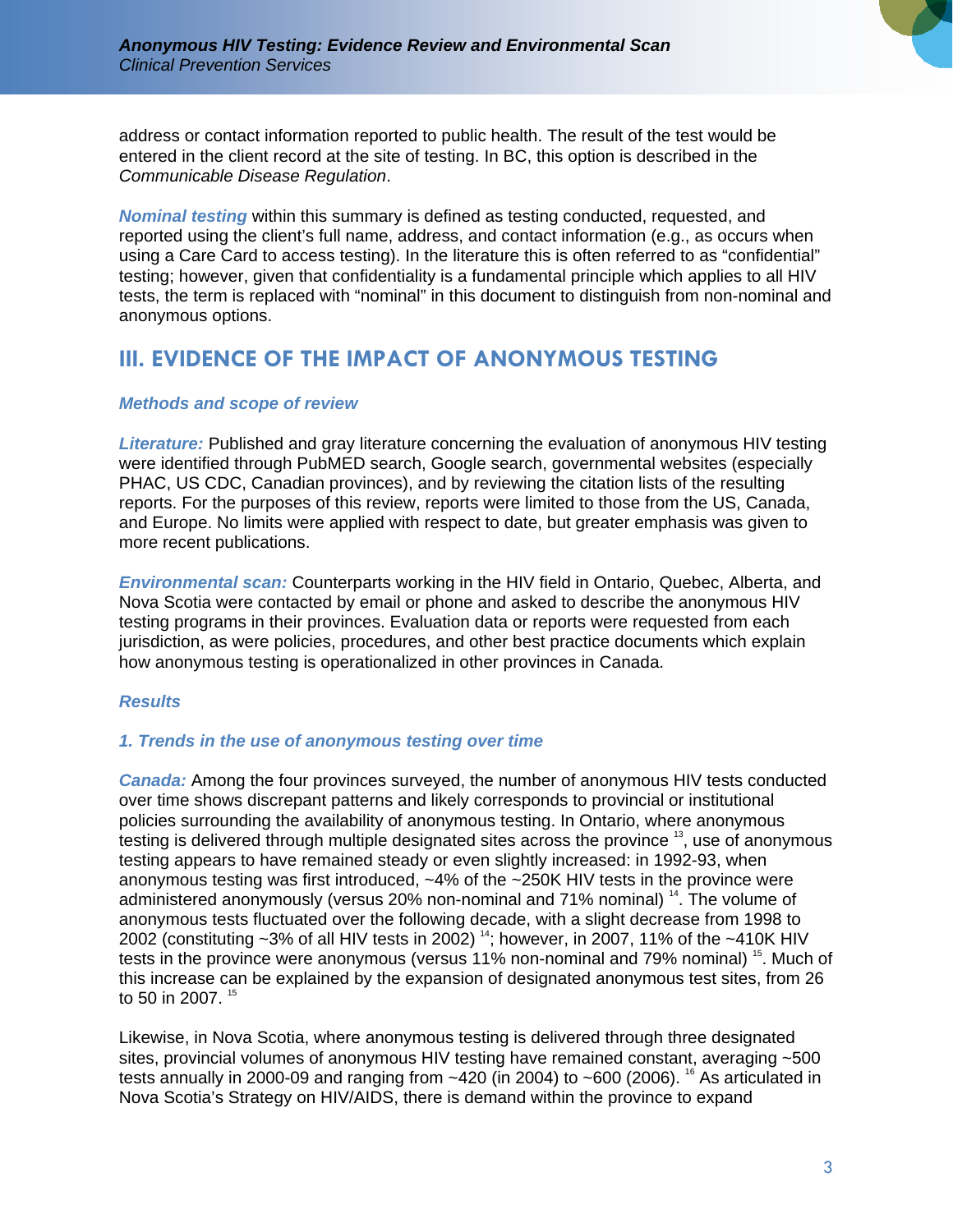anonymous testing services, given the difficulty some clients face in traveling to Halifax or Sydney, where current anonymous test sites are situated. <sup>16,17</sup>

By contrast, in Alberta the use of anonymous testing has diminished, though testing numbers were not provided. <sup>18,19</sup> Anonymous testing in the province was traditionally available by client request at three STI clinics in Edmonton, Calgary, and Fort McMurray.<sup>18</sup> An evaluation of anonymous testing at the Calgary clinic found that the option was infrequently requested (only 23 requests between 1998 and 2002), and so this option was repealed in favour of a nonnominal testing approach, which is now used with all clients at the clinic. <sup>19,20</sup>

In Quebec, the volume of anonymous tests conducted provincially has decreased, from ~8000 per year in 1996-98<sup> $21$ </sup> to ~1000 in 2008-09; this decrease corresponds to a restriction of the anonymous test option to the network of 130 SIDEP sites (Services intégrés de dépistage et de prévention des ITSS; SIDEPs are sections of CLSCs, or public health/community health centres, which specialize in providing STI and BBI testing services) and to increased emphasis of the non-nominal option which has been integrated with other STI and BBI test orders<sup>22,23</sup>. In 2008-09, anonymous testing constituted 7%, non-nominal 14%, and nominal 79% of all HIV tests at CLSCs (Centres locaux de services communautaires). <sup>23</sup>

*US:* A 1999 report on federally funded HIV test sites suggested that anonymous testing at that time was declining, from ~636K (25% of all tests at these sites) in 1995 to ~467K (20%) in 1997 (among MSM, 55% tested anonymously in 1997).<sup>24</sup> More recent data on trends in use of anonymous HIV testing in the US could not be found  $2^5$ ; however, one report on HIV testing behaviours of ~130K MSM at 29 US CDC-funded sites in 2007 showed that 27% tested anonymously, suggesting a decline in the use of the anonymous option among MSM testing at federally funded sites. <sup>26</sup>

# *2. Outcomes in relation to the testing-to-treatment pathway*

Anonymous HIV testing has been posited to have impacts (both positive and negative) on a series of outcomes on a pathway starting with the decision to test and ending with referral to care and partner notification.<sup>27</sup>



The evidence—or lack of evidence—found for each of these outcomes is outlined below. Systematic evaluations of anonymous HIV testing programs are limited, though studies of the state-wide initiation (Arizona, 1989<sup>28</sup>) and discontinuation (North Carolina, 1991-93<sup>29,30</sup>, and again in 1997  $\frac{31}{10}$  of anonymous HIV testing have yielded unique population-level data on the effects of these "natural experiments". In Canada, both Ontario  $15,32$  and Quebec  $21$  have commissioned reports on the experiences with anonymous test options in their respective provinces.

*a. Decision to test:* Evidence of the effect of anonymous testing on test uptake in general populations is inconclusive; its effect likely depends on the place and time of study and may vary by population. In North Carolina anonymous testing was discontinued in 82 of its 100 counties in 1991, reinstated in response to a Supreme Court ruling in 1993, and then discontinued again from all counties in 1997.<sup>30,31</sup> An evaluation of the ecological effect of the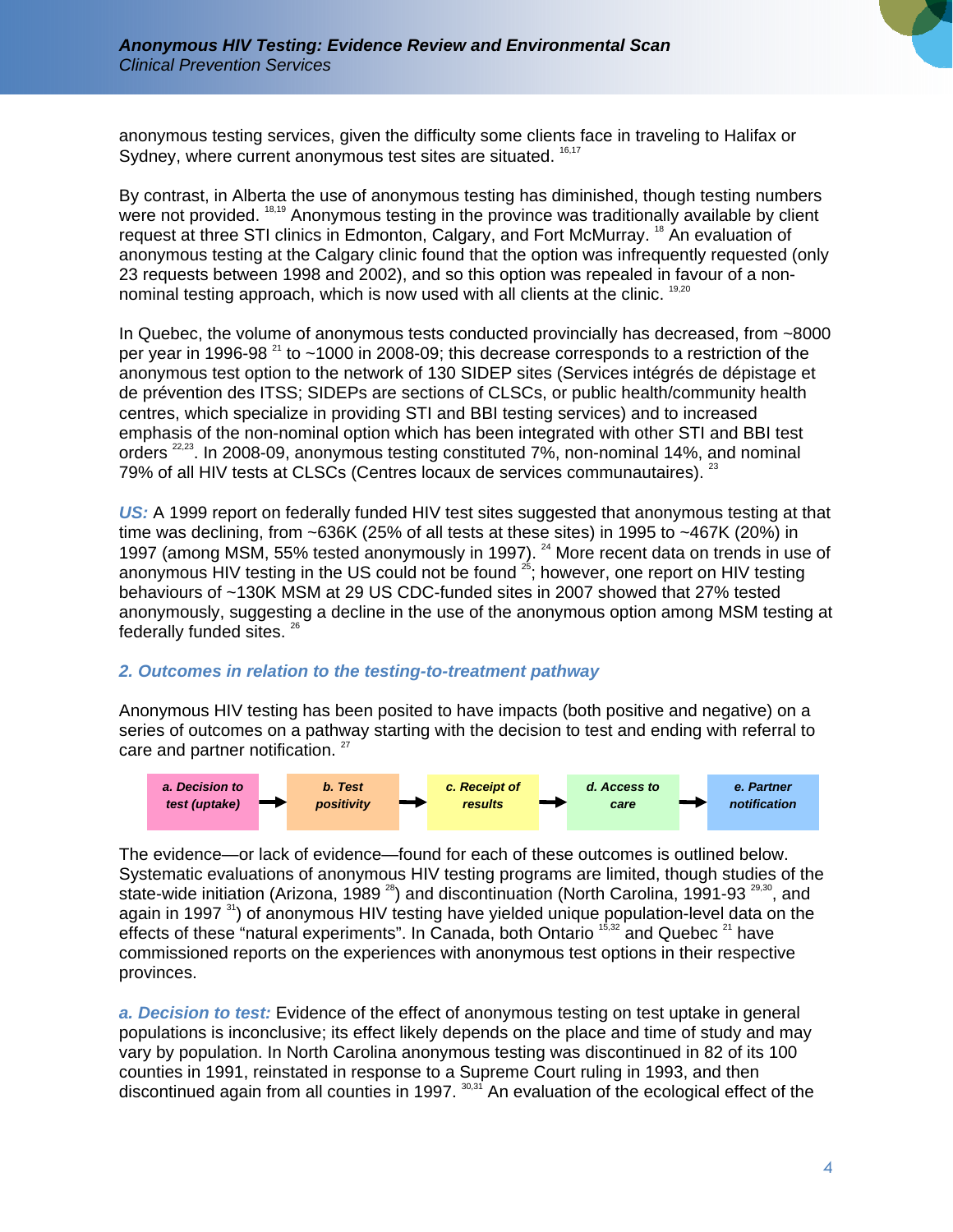initial 1991 interruption in anonymous testing services revealed that overall test volumes continued to increase over the subsequent two years in those counties which eliminated anonymous testing, though this increase was not as great as the increase in counties which retained anonymous testing, and test volumes decreased among MSM in counties which eliminated anonymous testing.<sup>30</sup> An evaluation of the effects of the subsequent state-wide discontinuation of anonymous testing in 1997 showed a 10% decline in the overall volume of testing in the one year after the shift in practice but a recovery in test volumes in the period 13-24 months after the policy change.  $31$  The introduction of anonymous testing in Arizona in 1989 was also evaluated and found to result in an immediate 24% increase in HIV test demand in the 5 months post-policy change as well as a more sustained 16% increase in the 20 month follow-up period; this increase in testing was most dramatic among MSM, with an increase of 48% in the 20 months following the introduction of anonymous testing.  $28$  A number of other studies have found that MSM—as well as youth—are more likely to use anonymous testing, where available.  $8,33-36$ 

Client preferences in relation to anonymous versus nominal testing have also been measured, and such results can serve as a proxy to understand expected impact on the offer of anonymous testing on test uptake. These studies have produced mixed results. In a 1990 study from Toronto's Hassle Free Clinic 30% of clients said they would not have been tested if anonymous testing had not been available.  $37$  In a more recent 2010 evaluation of 17 anonymous test sites in Ontario, 39% said that the availability of anonymous testing was the primary reason for choosing that particular testing location, and clients in "high-risk" groups (MSM, from HIV-endemic countries, IDU, and women reporting "high risk" behaviours) were more likely to ask for anonymous testing (86% versus 60%). <sup>15</sup> Other surveys from the US and elsewhere support these Ontario findings, suggesting that name-based reporting of HIV is a deterrent to testing, especially among stigmatized and high prevalence sub-populations, such as MSM, immigrants, and youth. 34,38-42 By contrast, other studies have concluded that concerns related to named reporting are relatively infrequent and insignificant when considering the multitude of factors that contribute to avoidance of testing.  $43-51$  In a 2005 multi-site ethnographic study, Grusky *et al* have commented on these mixed results about client preferences and noted that while these client preference surveys are each useful in their particular place and time, extrapolating the findings is difficult, and mixed results likely reflect differences in persons/groups seeking testing, as well as in how anonymous versus nominal testing is described to prospective testers.  $27$ 

*b. Test positivity:* An evaluation of HIV testing in Belgium from 1990 to 2002 revealed a rate of positivity seven times higher at anonymous test sites—which administered ~25K of the 7M HIV tests conducted in that country between 1990 and 2002—versus nominal test sites (1.11% versus 0.15%). 36 Likewise, ecological data from Ontario, 1992-2002, show that while only 3.9% of the ~3M HIV tests conducted in the province were anonymous, 5.4% of those testing positive had tested anonymously (test positivity: 1.10% among anonymous testers versus 0.48% among nominal testers). 14 More recent data from a 2007 analysis of MSM testing at US CDC-funded sites showed higher positivity among those testing nominally (4.3% versus 2.6%); however, multivariable analysis with adjustment for other factors removed this association, suggesting that it was confounded, perhaps by test site type (i.e., clinical versus non-clinical).<sup>26</sup>

*c. Receipt of results:* Where evaluated (and reported), rate of return for test results at anonymous sites appears high, though many of these reports have been anecdotal, and rates are rarely compared with those in nominal test settings. A recent 2010 evaluation including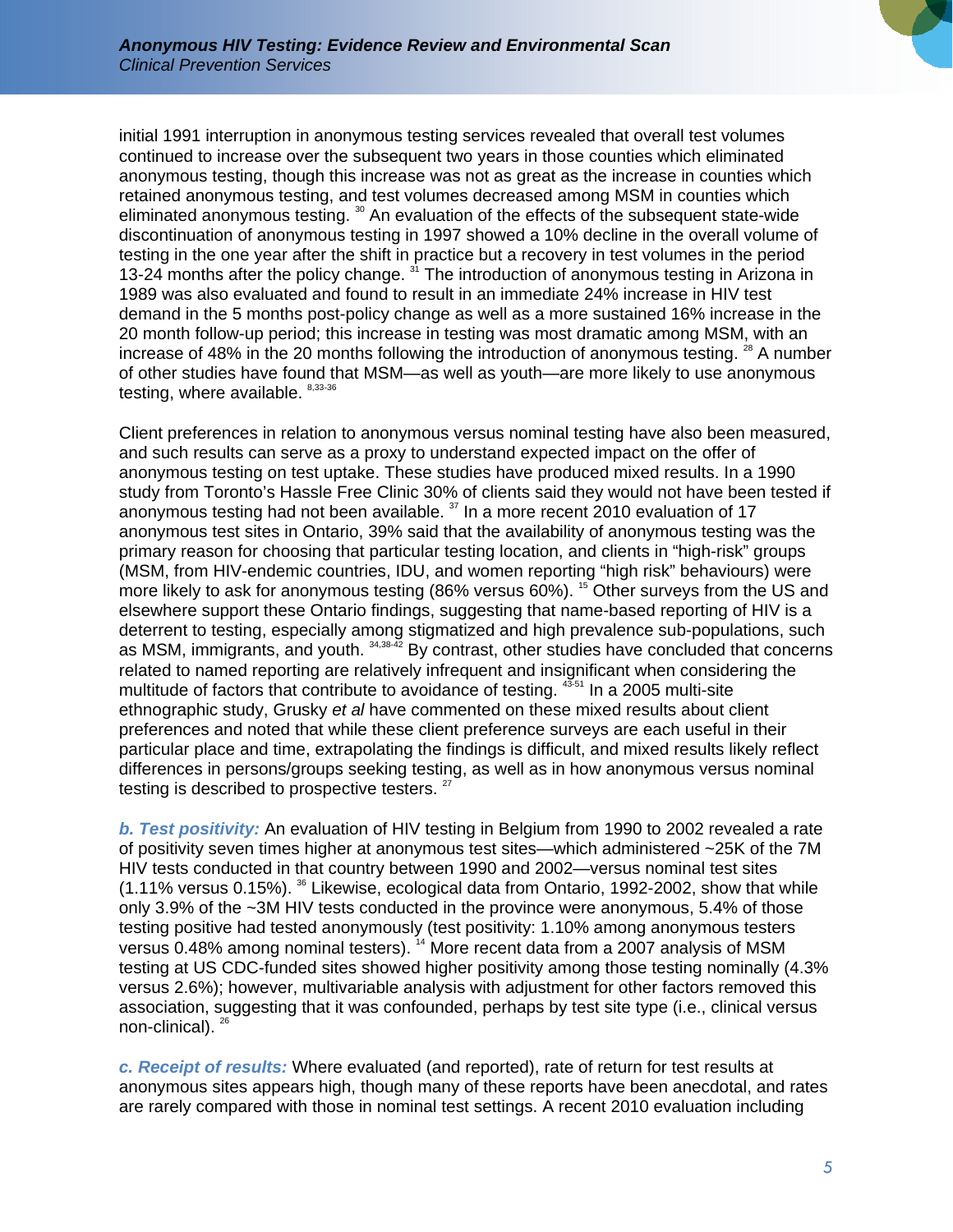pre-test client and provider surveys at Ontario anonymous test sites suggested no difference in "certainty" that the client would return for results (91% among anonymous testers versus 87% in non-anonymous testers). <sup>15</sup> Other reports from the Ontario experience have stated: "the rate of return is very high at the anonymous test sites"  $52$  and "anonymous testing sites that have been in operation for many years report that clients usually do return at some point—often several months later…" <sup>53</sup>, without giving estimates of return rates, though one document from the Canadian HIV/AIDS Legal Network notes that in 2000, 92% of clients of the Hassle Free Clinic returned for their results.<sup>54</sup> A 1986-7 study from Oregon found no difference in return rates between anonymous and nominal test sites, with an overall return rate of 94%. <sup>39</sup> Likewise, a 1991-4 study of a St. Louis public health clinic found no difference in return rates among 251 HIV-positive men: 82% among anonymous testers versus 79% among nominal testers.<sup>33</sup> In the 1991-2 North Carolina evaluation, those testing nominally were actually less likely to receive their results (70% versus 92%); however, this was a population-wide study, and those testing nominally were likely testing as part of routine STI screening and may not have specifically sought HIV testing. <sup>29</sup> A 1997-98 study of anonymous testers in Cleveland found that only 42% returned for results; however, this study was limited to ~300 working, uninsured, urban adolescents, and no comparison with return rates in nominal test settings was provided.<sup>55</sup> A 2002 study with a broader study population found a higher return rate of 86% at 61 anonymous test sites in New York State.<sup>5</sup>

*d. Access to care:* A multi-US state evaluation of anonymous HIV testing published in 1998 found that anonymous testing is associated with testing closer to the time of infection—as measured by CD4 count and time to AIDS diagnosis. <sup>8</sup> Other subsequent studies have found that anonymous testing is associated with *delayed* entry into care in relation to receipt of HIV positive test result <sup>57,58</sup>; however, this finding is distinct from that of the above report in that the first study looked at time from *infection* to *care*, while the latter two studies looked at time from *test result* to *care*. Furthermore, the effect of anonymous testing on delayed entry to care (i.e., >3 months) was small in both of the latter studies and statistically insignificant in one (AORs 1.24 [1.03-1.51] and 1.25 [0.97-1.61]). 57,58 The beneficial impact of testing sooner after infection may offset the detrimental impact of delayed entry to care from time of diagnosis; this is supported by the above studies with data which show higher first CD4 counts among anonymous testers. <sup>8,57</sup> The 1991-4 evaluation of seropositive men at a St. Louis public health clinic also supports this interpretation.  $^{33}$  Although more nominal (79%) than anonymous (53%) testers accepted referrals to care, 24% of nominal testers—versus 8% of anonymous testers—had tested before, suggesting that clients use anonymous testing as a first step in the process of accessing care.

*e. Partner notification:* After anonymous testing was eliminated from 82 counties in North Carolina in 1991, the mean number of partners notified per index case was higher in those testing nominally, both in counties which eliminated the anonymous option and in those which retained it (0.62 and 0.61, respectively, versus 0.23 for those testing anonymously in the 18 counties which retained the option).  $30$  In the St. Louis evaluation, those testing nominally were also more likely to agree to partner notification (50% versus 36%), though this difference was not statistically significant.<sup>33</sup>

# *3. Other population outcomes (cost effectiveness)*

One cost-effectiveness analysis from Ontario, 2004, supports the use of a mixed model of both anonymous and nominal testing over one in which only nominal testing is offered, with a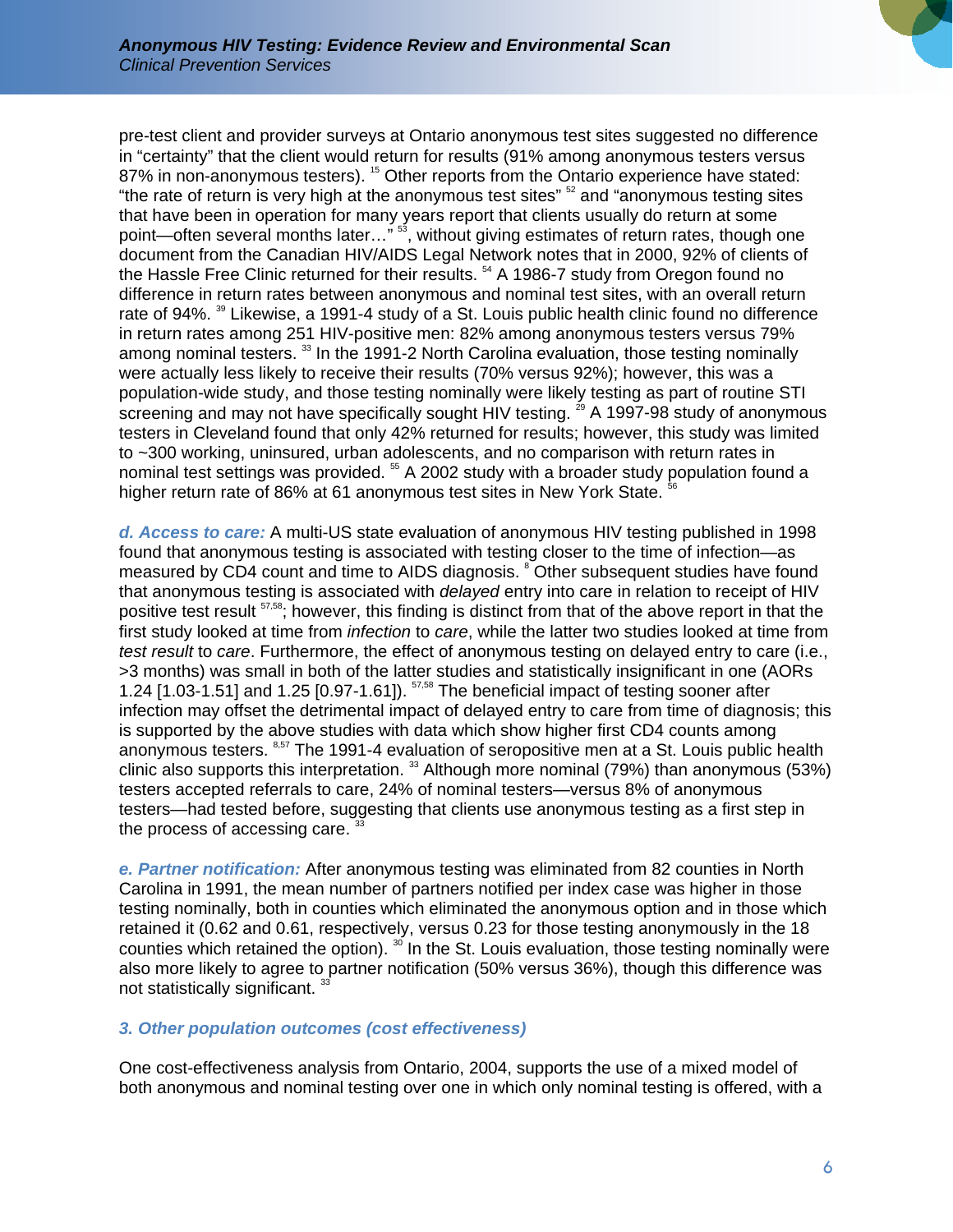favourable cost-effectiveness ratio (\$63,000 per quality adjusted life year gained); however, the details of this analysis are not available [authors have been contacted].  $5$ 

# **SUMMARY OF EVIDENCE**

#### *Trends in use of anonymous testing at population level:*

- Recent trends in the use of anonymous HIV testing vary by jurisdiction.
	- $\circ$  In two Canadian provinces where the availability of anonymous testing has been maintained or expanded, uptake has been sustained in a subset of testers.
	- o Elsewhere (in two other Canadian provinces surveyed, as well as in the US), use of anonymous testing appears to have decreased over time.

#### *Outcomes on testing-to-treatment pathway:*

- It is difficult to make any broad conclusions regarding demand for anonymous testing, as this seems to be highly dependent on client characteristics.
	- $\circ$  Some studies have suggested that MSM and youth are more likely to use anonymous testing where it is available.
	- o We may consider that at least some HIV-infected and unaware persons would not seek testing if not given an anonymous testing option, though the scope and motivating factors are difficult to definitively describe.
- At least two population studies have shown higher HIV positivity among those testing anonymously. One other study (from the US) found higher positivity among those testing nominally; however, this difference was removed after adjusting for confounders.
- There is not strong evidence to suggest any significant difference in rates of return for test results between anonymous and nominal testers (based on 4 studies with comparison arms).
- There is some evidence, including from broad, multi-site studies in the US, to suggest that anonymous testers test earlier in the course of infection, though they may take more time before accessing care, *after* the time of diagnosis (based on 4 studies).
- Two studies suggest that anonymous testers are less likely to complete partner notification at the time of testing; however, these studies did not follow anonymous testers for a long period of time.

#### *Other population level outcomes*

There is insufficient evidence regarding the cost-effectiveness of anonymous testing.

# **IV. BEST PRACTICES IN CANADA**

Through the environmental scan, provincial counterparts shared several best practice and guideline documents, which address many of the operational questions related to anonymous testing. 7,21,52,53,60,61

# *Staff configuration, workload, training*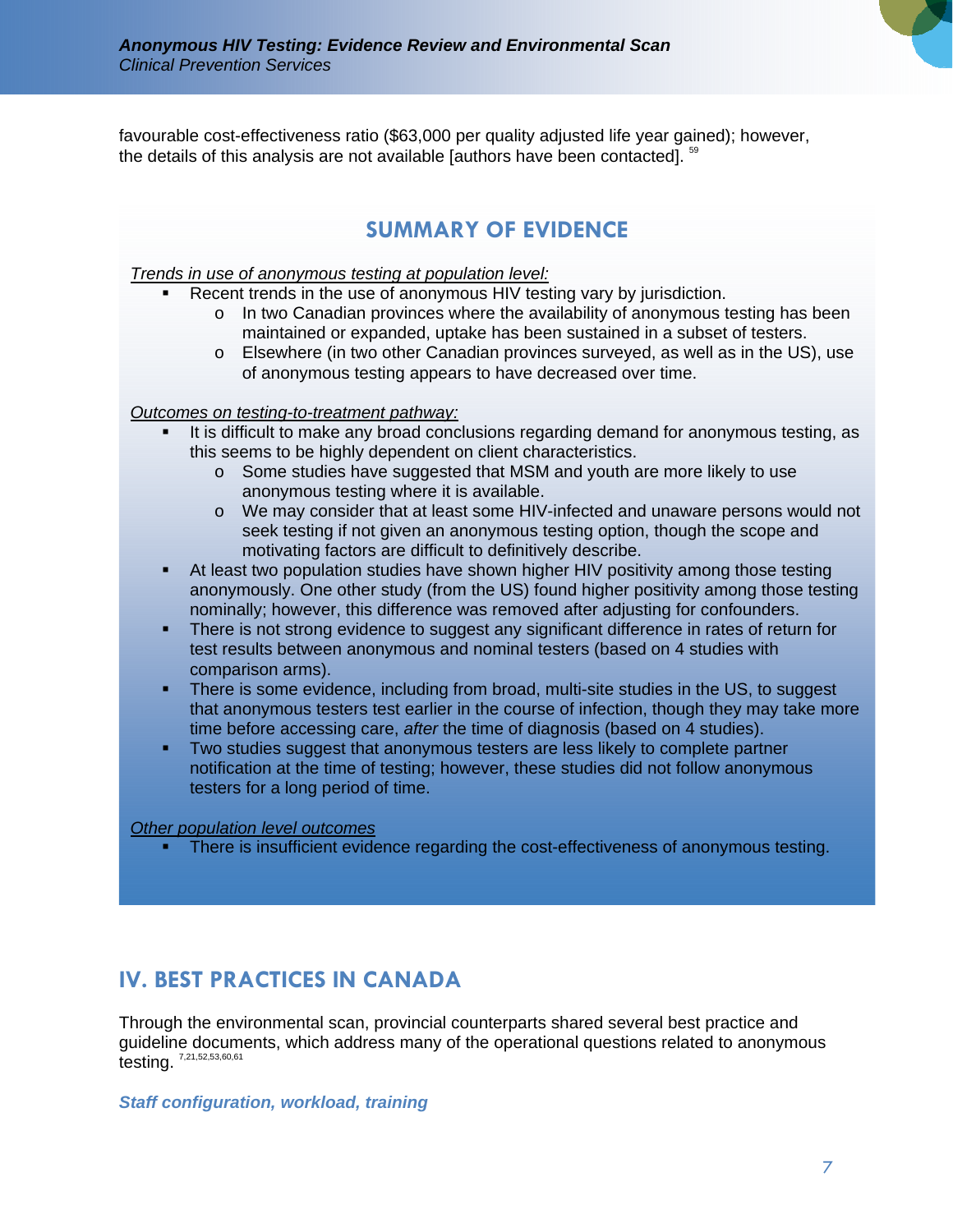- **I.** In Ontario and Nova Scotia, the legislative exemption which allows for anonymous testing requires that testing be accompanied by adequate pre- and post-test counseling (see: www.e-laws.gov.on.ca/html/regs/english/elaws\_regs\_900569\_e.htm [S5, P1], and http://www.gov.ns.ca/Just/regulations/regs/hpahiv.htm). As such, pre/post-test counseling training is a fundamental component of the program in those provinces.
- Anonymous testing and counseling in Ontario may be offered by a range of service providers, including social workers, nurses, nurse practitioners, midwives, and physicians. At Hassle Free Clinic in Toronto, they administer approximately 5000 HIV tests per year (among >25000 client visits). A typical shift at Hassle Free is staffed by 2-3 physicians, 5-6 staff (who do most of the HIV testing and counseling), and 2-3 volunteers. Of the 5-6 staff, at most 1 is a nurse, and the remaining staff are unregulated health professionals (counselors, some with social work training), who are performing HIV test counseling duties as part of the delegated responsibilities of a physician.

# *Reporting and surveillance*

- Reporting and evaluation have been a key part of the anonymous test programs in Ontario, Nova Scotia, and Quebec. In these provinces anonymous tests are accompanied by the completion of intake and feedback forms which collect information about demographics (age, gender, ethnicity), motivation for testing, sexual behaviours, drug-using behaviours, other possible exposure factors for HIV, health histories, and opinions about the quality of service. This information is reported and collated for testnegatives as well as test-positives (in NS, this reporting requirement is articulated in the legislation).
- In Ontario, if a client has been tested before, he/she may bring a previous unique "patient identification number" so the counselor can link the new test to previous tests. According to Hassle Free Clinic, it is not uncommon for frequent testers (especially those with ongoing risk, e.g., gay men/MSM, clients with HIV-positive partners) to consistently bring their ID number to testing visits; thus, a longitudinal testing history for these clients can be constructed and used for surveillance/evaluation.
- **Positive test results from clients tested anonymously are still reported to public health;** however, the details accompanying such reports vary from province to province. In Nova Scotia this report must include the anonymous code and risk factor information.
	- o In Nova Scotia the anonymous test code is composed as follows: YOB (4 numbers) + gender (1 letter) + county of residence (first 3 letters) + testing site (2 numbers) + client number (4 numbers, sequentially assigned by testing counselor).
	- $\circ$  In Ontario the code is composed of the anonymous test site number and the patient identification number. Requisition forms and adhesive labels (for client, clinic log book, and specimens) are pre-numbered, and these numbers are assigned to clients sequentially.
- De-duplication of reported HIV detections— among both those who test multiple times anonymously and those who test anonymously and then re-test nominally—may be an additional process requirement for surveillance.
- US CDC recommendations for HIV surveillance practice state that "HIV-infected persons who are initially tested anonymously are eligible to be reported to CDC's HIV/AIDS surveillance database only after they have had HIV infection diagnosed in a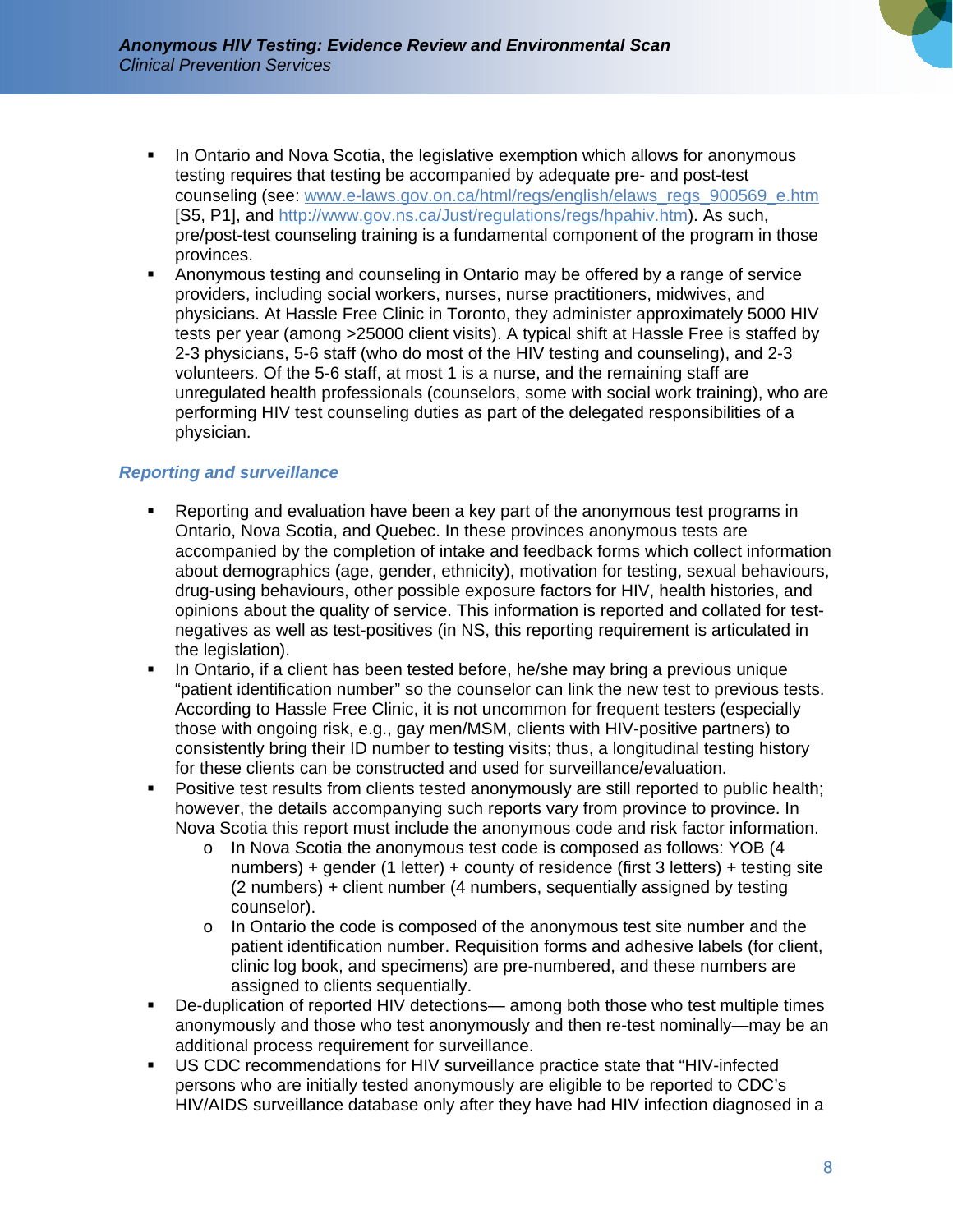[nominal] testing setting." The CDC and Council of State and Territorial Epidemiologists similarly recommend that states collect surveillance reporting of new HIV diagnoses exclusive of anonymous tests. <sup>62</sup>

# *Achieving and maintaining anonymity at clinic level*

- Appointments for anonymous testing are recommended so that the provider can ensure the client has adequate time for pre-test counseling. Only first name should be recorded when making an appointment, and this need not be a real name.
- Neither Ontario nor Nova Scotia require that a consent form be signed for testing.
- When anonymous testing is offered at a clinic which provides other STI and clinical care under the client's real name, the medical chart should note that "HIV was discussed with client" but with no indication of testing, results, or cross-reference to the unique anonymous client ID. At Hassle Free Clinic, nominal HIV testing is not available. If a client requests nominal testing, he/she is directed to another clinic.
- Anyone presenting for HIV testing should be offered or referred to other STI/sexual health prevention services, including STI testing, hepatitis testing, and vaccines. Separate charts may be kept for this purpose, with no cross-referencing of charts/records. The provider should explain to the client the differences in nominal or non-nominal STI testing versus anonymous HIV testing and accompanying reporting processes.
- Clinic documentation should include the following for each anonymous test ordered:
	- o Client identification number
	- o Code word chosen by client (e.g., mother's maiden name)
	- o Client's year of birth and gender
	- o Date of the test
	- o Risk(s), from intake form
	- o Test results
	- o Date client received results

#### *Pre-test counseling (i.e., pre-test discussions)*

- As noted above, pre-test counseling is considered a fundamental component of anonymous testing. If clients refuse pre-test counseling, it is considered appropriate to refuse testing in Ontario and Nova Scotia, given that pre-test counseling is a legislative requirement of anonymous testing.
- In addition to information provided before administering a nominal HIV test, anonymous pre-test counseling should include an explanation of the anonymous testing system and reassurance that no identifying information is recorded in the chart.

# *Provision of results and follow-up*

- It is recommended that clients make an appointment to receive anonymous test results.
- Before giving results, providers should cross-check the unique ID provided to the client at the time of specimen collection as well as the year of birth.
- Clients who are HIV-positive can choose to give their unique ID to the treating physician, which then allows linkage of test results.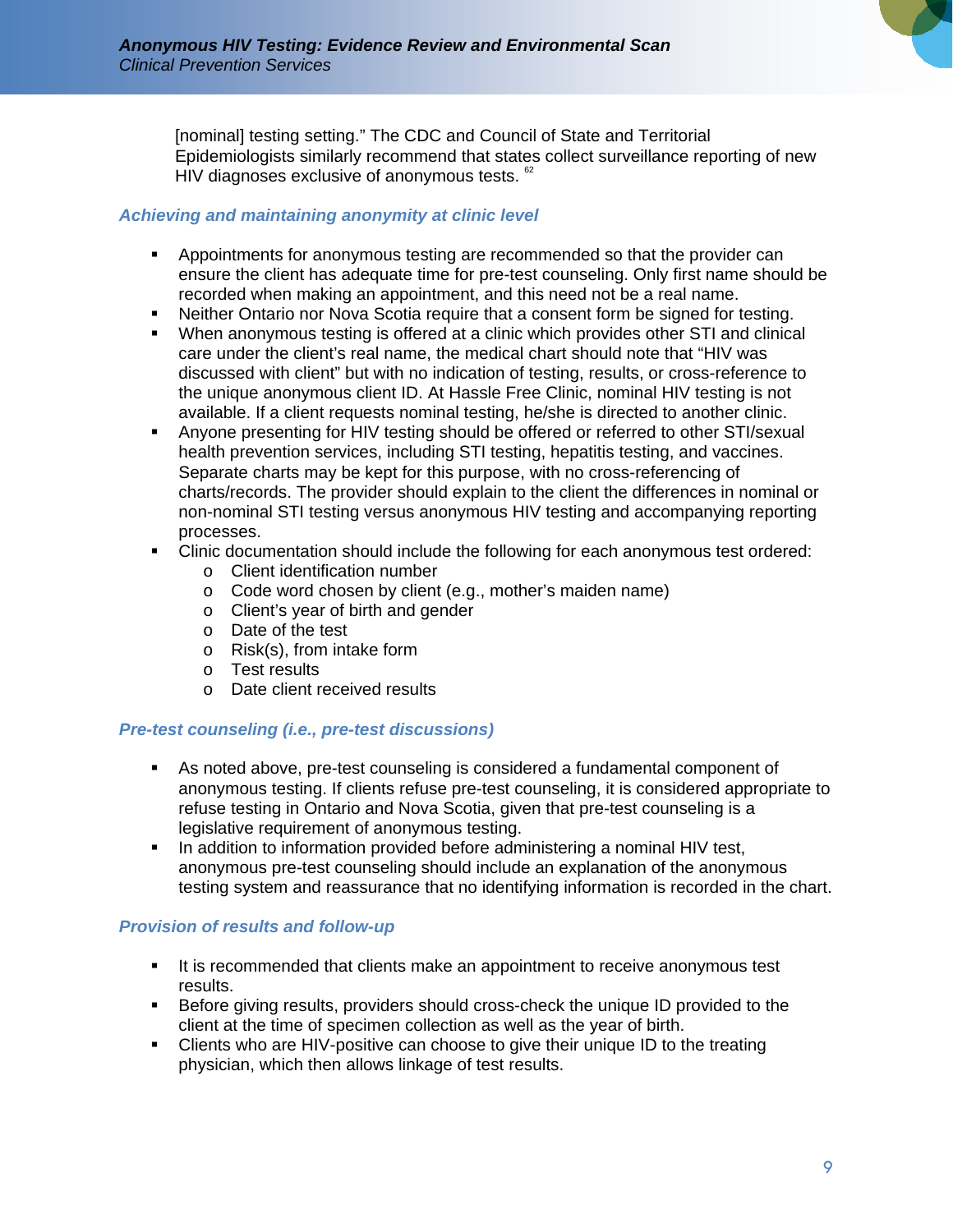

- Clients may be asked to give a code word at the time of testing (e.g., mother's maiden name). This can be used along with year of birth and date of testing to find test results, if the client loses the unique ID number.
- In Ontario and Nova Scotia, clients are encouraged to receive all results in person. In the unusual circumstance where a client is unable to return in-clinic, results may be given by phone. In this case, clients should confirm a pre-specified code word in addition to the unique ID and year of birth. In Nova Scotia clients receiving results by phone are encouraged to arrange a 45-minute appointment to ensure adequate posttest counseling.
- **If possible the counselor who does the pre-test counseling should also draw that same** client's blood and provide post-test counseling to that client, in order to maintain confidentiality/anonymity to the extent possible.
- In Ontario anonymous test sites tend to see a number of clients who are uninsured, and so anonymous test sites should be prepared to identify organizations which can assist in providing care and treatment to people who are uninsured.

#### *Selection of anonymous test sites*

- In Ontario anonymous HIV test sites are designated under the *Health Protection and Promotion Act*, and this designation is not transferable.
- In 2007 when Ontario expanded their anonymous test sites, the AIDS Bureau put out a call for proposals, and they encouraged sites from diverse regions/settings to apply. As a result, anonymous testing is now available in 23 of the 26 health units in the province.
- Quality assurance is a key component of selecting and maintaining anonymous test sites in Ontario. The AIDS Bureau ensures that each site has adequate staffing and training to offer anonymous testing.
- In Nova Scotia the following criteria are proposed for selecting additional anonymous test sites in the province:
	- o Anonymity (as perceived by individuals using the location; per mechanisms in place to ensure anonymity at the organization; use of a multi-service environment, where access does not imply HIV testing)
	- o Philosophy (re: integral nature of counseling; willingness to follow protocols related to HIV testing, follow-up, evaluation, etc.)
	- o Responsiveness to client needs (involvement of local community; flexible hours; flexibility in meeting special needs of clients)
	- o Accessibility (to region, to target groups)
	- o Capacity (skilled staff; able to handle volume of tests; able to maintain expertise; able to provide efficient service and quality service)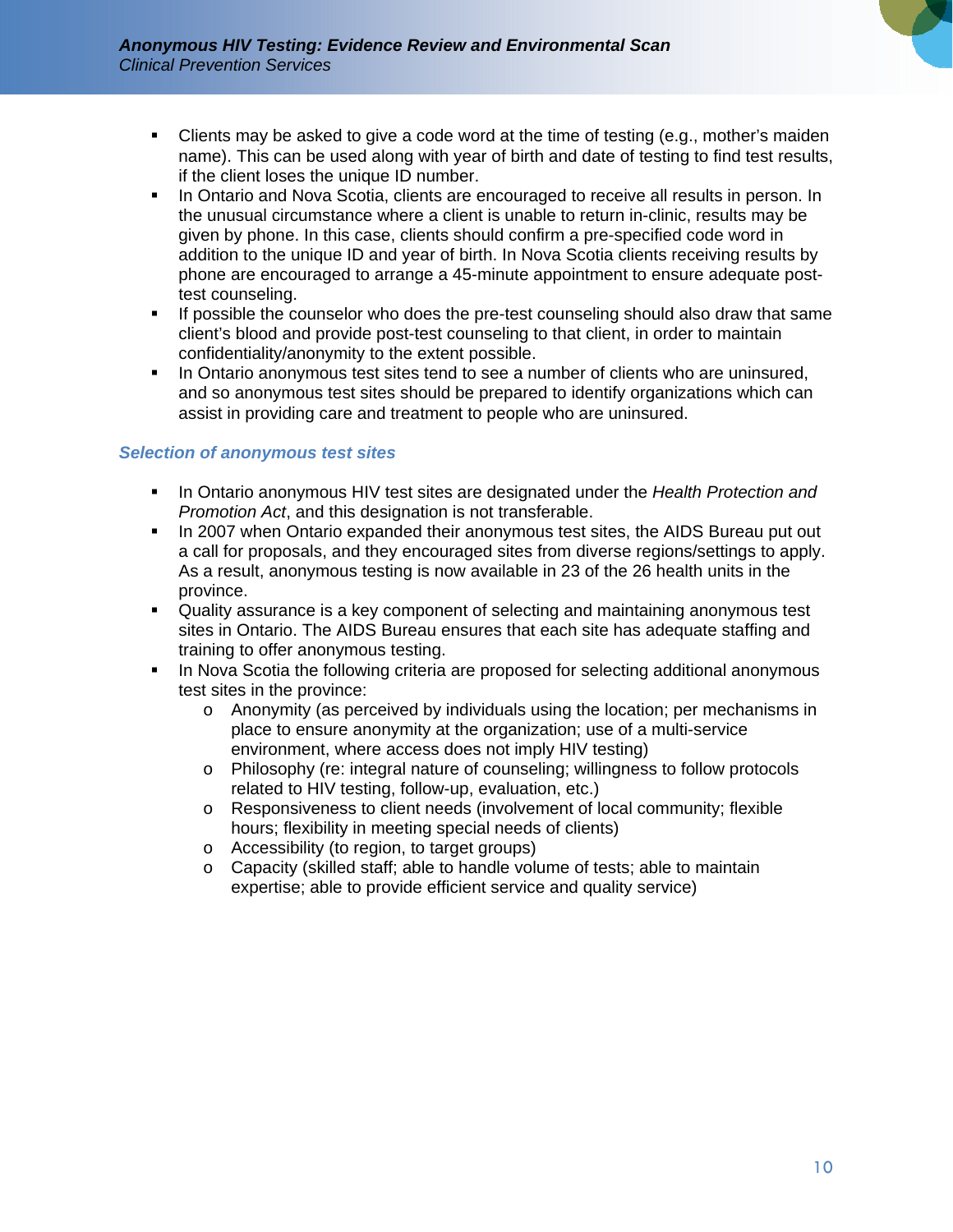# **SUMMARY OF BEST PRACTICES**

There are several noteworthy challenges in the implementation of anonymous testing, including additional staff training, additional surveillance and evaluation systems, special procedures for identifying clients and maintaining anonymity at the clinic level, special practices for ensuring receipt of test results, and careful consideration of the placement/selection of anonymous test sites in a manner which is equitable for the entire population. Nonetheless, as demonstrated by the experience in multiple Canadian provinces and US states, these challenges are not insurmountable.

# **V. HIGHLIGHTS FROM LITERATURE**

A full reference list for the above literature review is provided below; however, the quality of published studies and extent to which they directly investigate questions about the impact of anonymous testing varies substantially. Thus, a selected bibliography is provided here. These seminal papers are recommended for those wanting a more detailed review of published evidence in relation to the anonymous HIV test option:

- *Bindman* AB, Osmond D, Hecht FM, et al. Multistate evaluation of anonymous HIV testing and access to medical care. JAMA *1998*;280(16):1416-20.
- *Grusky* O, Roberts KJ, Swanson AN, et al. Anonymous versus confidential HIV testing: client and provider decision making under uncertainty. AIDS Patient Care STDs *2005*;19(3):157- 66.
- *Kassler* WJ, Meriwether RA, Klimko TB, et al. Eliminating access to anonymous HIV testing in North Carolina: effects on HIV testing and partner notification. *1997*;14(3):281-9.

For a summary of recommended practices in the offer of anonymous testing in Ontario, consult:

*Procedures for Anonymous HIV Counselling and Antibody Testing in Ontario*. Ontario Ministry of Health and Long-term Care. 2008.

http://www.health.gov.on.ca/english/providers/pub/aids/reports/procedures\_antibody\_testi ng.pdf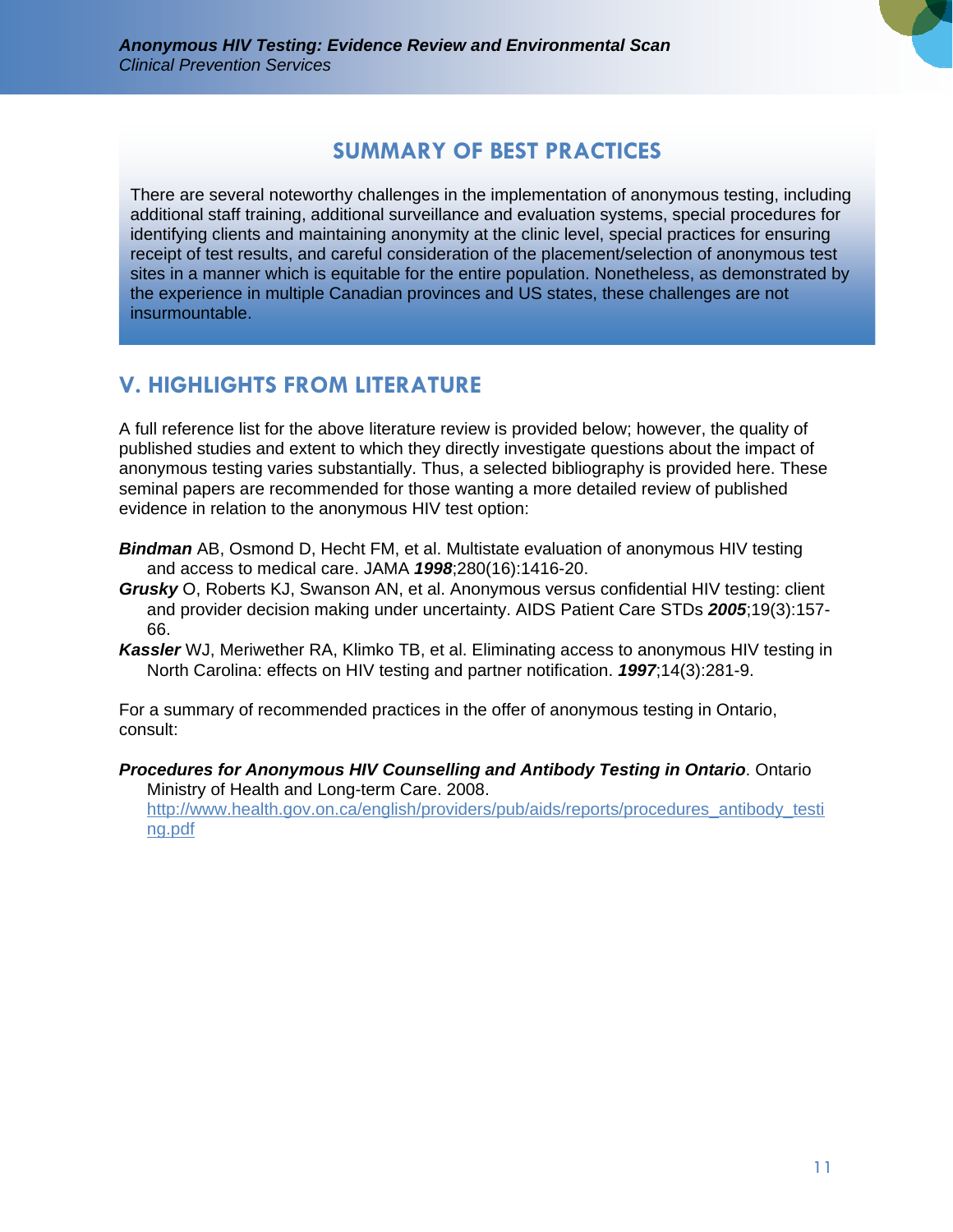# **ACKNOWLEDGEMENTS**

This report was prepared by Clinical Prevention Services, BCCDC, with contributions from Travis Hottes, Mark Gilbert, Gina Ogilvie, Haley Miller (Population and Public Health Division, BC Ministry of Health), Rose Schmidt, and Nazli Baradaran.

Haley Miller and Rose Schmidt have each prepared recent (2011) summaries of the literature concerning anonymous HIV testing, and these summaries may be consulted for more detailed analysis of the benefits and challenges of anonymous testing.

The following individuals were consulted through the environmental scan: Angela Mask, Field Surveillance Officer, *Nova Scotia* Marc Steben, Médecin conseil, INSPQ, *Quebec* Claude Laberge, Médecin conseil, Direction générale de la santé publique, MSSS, *Quebec*  Ed Lee, *Ontario*  Jane Greer, Hassle Free Clinic, Toronto, *Ontario*  Ameeta Singh, Medical Director, Edmonton STI Clinic, *Alberta*  Ron Read, Medical Director, Calgary STI Clinic, *Alberta*  Jessica Halverson, *PHAC*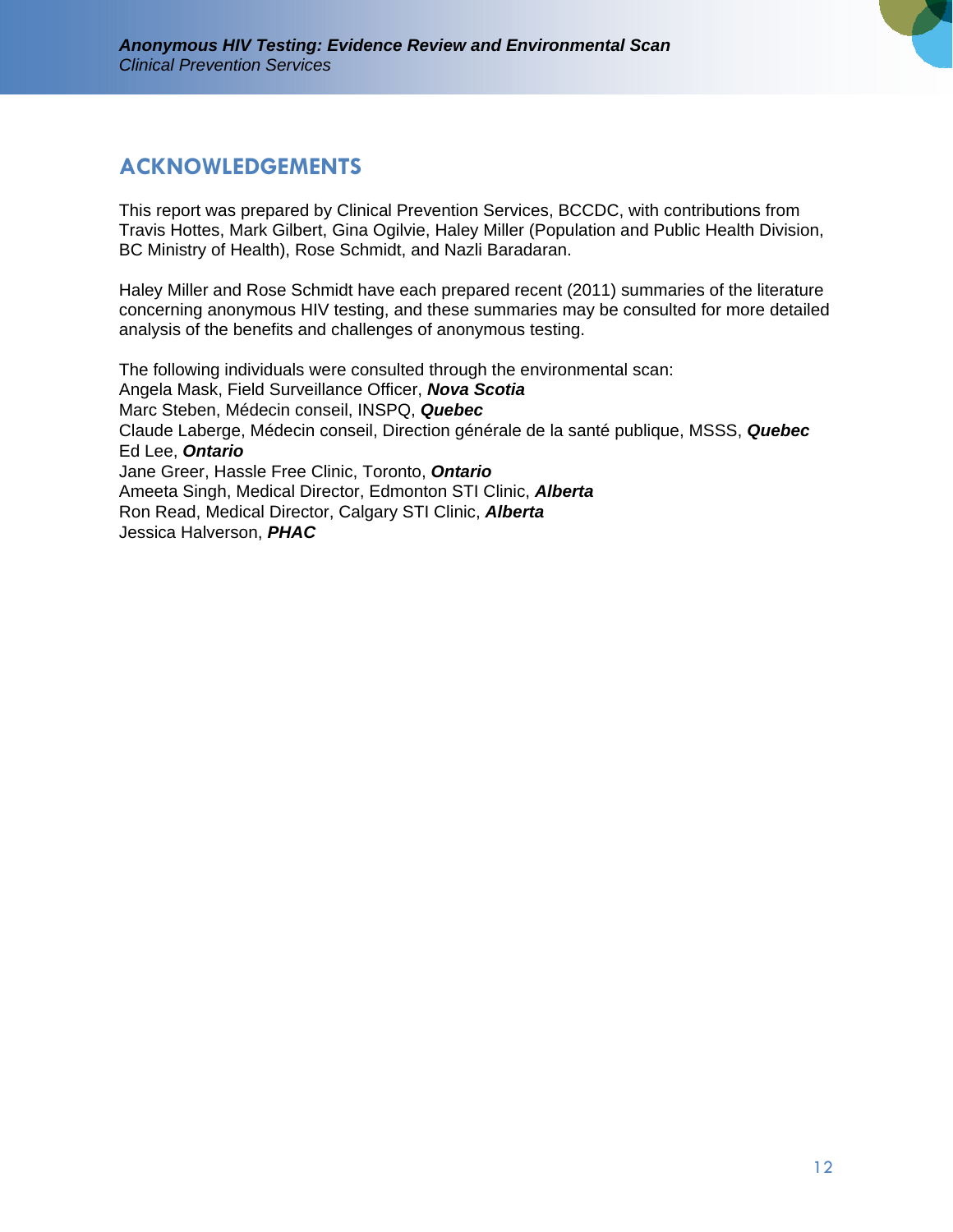# **REFERENCES**

- *1.* Public Health Act. Health Act Communicable Disease Regulation. *B.C. Reg. 4/83*.
- *2.* Gilbert M. *Confidentiality of HIV Testing in British Columbia*: BC Centre for Disease Control;2011.
- *3.* Fortenberry JD, McFarlane M, Bleakley A, et al. Relationships of stigma and shame to gonorrhea and HIV screening. *Am J Public Health.* Mar 2002;92(3):378-381.
- *4.* Rusch M, Shoveller J, Burgess S, Stancer K, Patrick D, Tyndall M. Association of sexually transmitted disease-related stigma with sexual health care among women attending a community clinic program. *Sex Transm Dis.* Jun 2008;35(6):553-557.
- *5.* Shoveller J, Johnson J, Rosenberg M, et al. Youth's experiences with STI testing in four communities in British Columbia, Canada. *Sex Transm Infect.* Sep 2009;85(5):397-401.
- *6. Anonymous HIV testing*: Canadian HIV/AIDS Legal Network;2007.
- *7. HIV Testing and Surveillance Systems in Canada.* Ottawa: Public Health Association of Canada;2010.
- *8.* Bindman AB, Osmond D, Hecht FM, et al. Multistate evaluation of anonymous HIV testing and access to medical care. Multistate Evaluation of Surveillance of HIV (MESH) Study Group. *JAMA.* Oct 28 1998;280(16):1416-1420.
- *9. HIV/AIDS Policy Fact Sheet: HIV Testing in the United States*: The Henry J. Kaiser Family Foundation;2011.
- *10. National Guidelines for HIV Testing and Counselling in Kenya*: Ministry of Public Health and Sanitation; National AIDS and STI Control Programme;2008.
- *11.* Hermez J, Petrak J, Karkouri M, Riedner G. A review of HIV testing and counseling policies and practices in the Eastern Mediterranean Region. *AIDS.* Jul 2010;24 Suppl 2:S25-32.
- *12.* Shirgopikar N, Gilada I, Bothra R. Success of India's first anonymous HIV testing centre. *International Conference on AIDS*1994.
- *13.* Ed Lee, Director, Hassle Free Clinic, Toronto: personal communication, 2011.
- *14.* Remis RS, Swantee C, Liu J. *Report on HIV/AIDS in Ontario.* Toronto: Ontario Ministry of Health and Long-term Care;2009.
- *15. An Evaluation of HIV Testing and Counselling Practices in Ontario.* Toronto: St. Michael's Centre for Research on Inner City Health;2010.
- *16.* Angela Mask, Field Surveillance Officer, Nova Scotia Department of Health and Wellness, Halifax: personal communication, 2011.
- *17. Nova Scotia's Strategy on HIV/AIDS.* Halifax: Nova Scotia Advisory Commission on AIDS;2003.
- *18.* Ameeta Singh, Medical Director, Edmonton STI Clinic, Edmonton: personal communication, 2011.
- *19.* Ron Read, Medical Director, Calgary STI Clinic, Calgary: personal communication, 2011.
- *20.* Jayaraman GC, Preiksaitis JK, Larke B. Mandatory reporting of HIV infection and optout prenatal screening for HIV infection: effect on testing rates. *CMAJ.* Mar 18 2003;168(6):679-682.
- *21. Le dépistage anonyme du VIH : vers des services intégrés de dépistage du VIH, des MTS et des hépatites virales.* Québec: Ministère de la Santé et des Services sociaux;2001.
- *22.* Marc Steben, Physician Advisor, Institut national de sante publique due Quebec, Quebec: personal communication, 2011.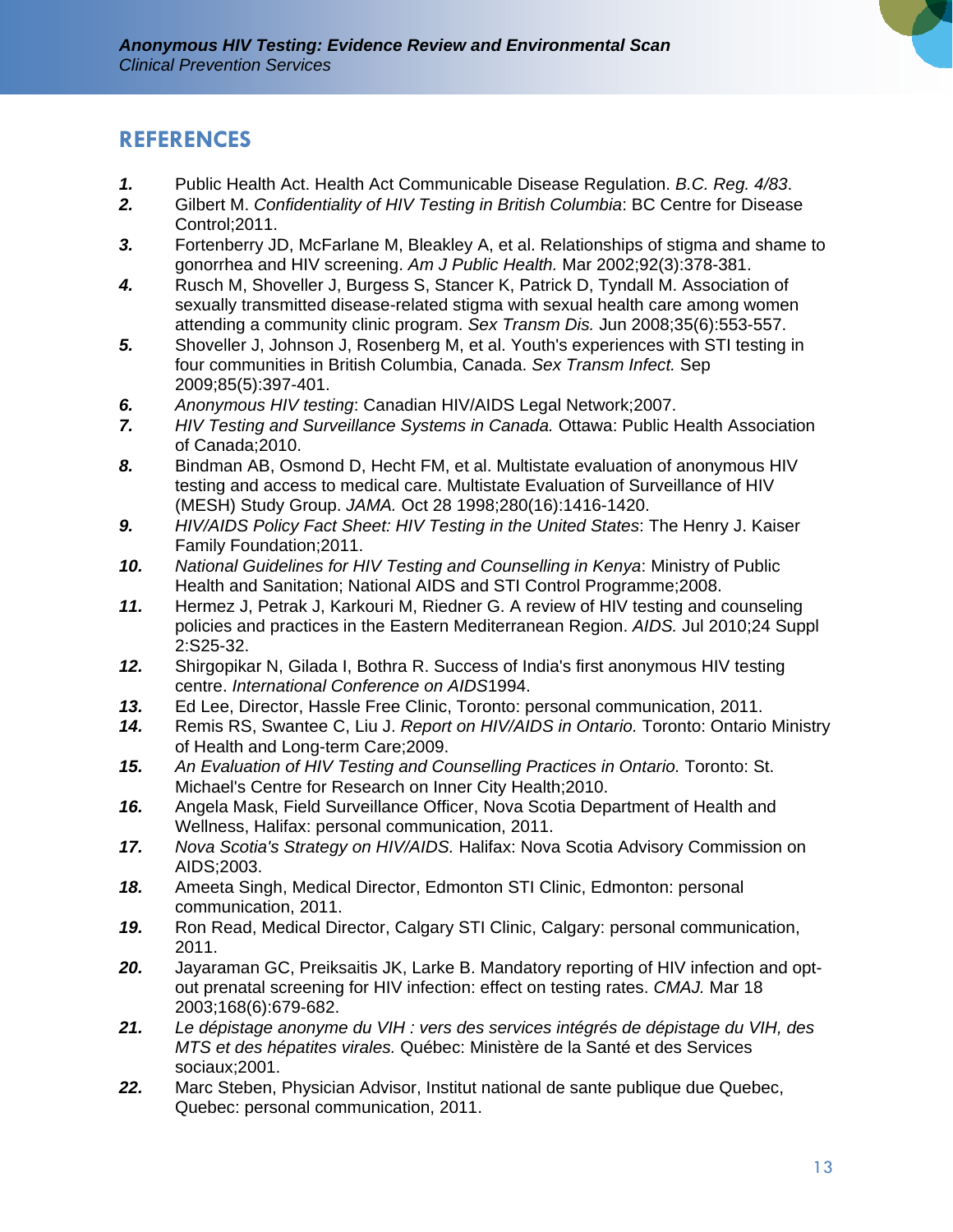- *23.* Claude Laberge, Physician Advisor, Direction générale de la santé publique, MSSS, Quebec: personal communication, 2011.
- *24.* Anonymous or confidential HIV counseling and voluntary testing in federally funded testing sites--United States, 1995-1997. *MMWR Morb Mortal Wkly Rep.* Jun 25 1999;48(24):509-513.
- *25.* Jessica Halverson, Manager, HIV/AIDS and TB Core Surveillance Section, Public Health Agency of Canada, Ottawa: personal communication, 2011.
- *26.* Fisher HH, Habarta N, Hardnett F, et al. Characteristics of first-time and repeat HIV tests among men who have sex with men who test at CDC-supported sites, 2007. *AIDS Educ Prev.* Jun 2011;23(3 Suppl):17-29.
- *27.* Grusky O, Roberts KJ, Swanson AN, et al. Anonymous versus confidential HIV testing: client and provider decision making under uncertainty. *AIDS Patient Care STDS.* Mar 2005;19(3):157-166.
- *28.* Hirano D, Gellert GA, Fleming K, Boyd D, Englender SJ, Hawks H. Anonymous HIV testing: the impact of availability on demand in Arizona. *Am J Public Health.* Dec 1994;84(12):2008-2010.
- *29.* Hertz-Picciotto I, Lee LW, Hoyo C. HIV test-seeking before and after the restriction of anonymous testing in North Carolina. *Am J Public Health.* Oct 1996;86(10):1446-1450.
- *30.* Kassler WJ, Meriwether RA, Klimko TB, Peterman TA, Zaidi A. Eliminating access to anonymous HIV antibody testing in North Carolina: effects on HIV testing and partner notification. *J Acquir Immune Defic Syndr Hum Retrovirol.* Mar 1 1997;14(3):281-289.
- *31.* Castrucci BC, Williams DE, Foust E. The elimination of anonymous HIV testing: a case study in North Carolina. *J Public Health Manag Pract.* Nov 2002;8(6):30-37.
- *32. Anonymous HIV Testing Evaluation, January 1992 June 1993.* Toronto: Ontario AIDS Bureau;1994.
- *33.* Berger SG, Hong BA, Eldridge S, Connor D, Vedder KN. Return rates and partner notification in HIV-positive men seeking anonymous versus confidential antibody testing. *AIDS Patient Care STDS.* Jun 1999;13(6):363-368.
- *34.* Kegeles SM, Catania JA, Coates TJ, Pollack LM, Lo B. Many people who seek anonymous HIV-antibody testing would avoid it under other circumstances. *AIDS.* Jun 1990;4(6):585-588.
- *35.* Rossi I, Jeannin A, Dubois-Arber F, Guex P, Vannotti M. Comparison of the clientele of an anonymous HIV test centre and persons tested in the general population. *AIDS Care.* Feb 1998;10(1):89-103.
- *36.* Sasse A, Vincent A, Galand M, Ryckmans P, Liesnard C. High HIV prevalence among patients choosing anonymous and free testing in Belgium, 1990-2002. *Int J STD AIDS.*  Dec 2006;17(12):817-820.
- *37.* Gardner L, Trow R. Anonymous testing considered essential, good follow-up results. *VI International Conference on AIDS*. San Francisco1990.
- *38.* HIV prevalence, unrecognized infection, and HIV testing among men who have sex with men--five U.S. cities, June 2004-April 2005. *MMWR Morb Mortal Wkly Rep.* Jun 24 2005;54(24):597-601.
- *39.* Fehrs LJ, Fleming D, Foster LR, et al. Trial of anonymous versus confidential human immunodeficiency virus testing. *Lancet.* Aug 13 1988;2(8607):379-382.
- *40.* Gold RS, Karantzas G. Thought processes associated with reluctance in gay men to be tested for HIV. *Int J STD AIDS.* Nov 2008;19(11):775-779.
- *41.* Spielberg F, Branson BM, Goldbaum GM, et al. Overcoming barriers to HIV testing: preferences for new strategies among clients of a needle exchange, a sexually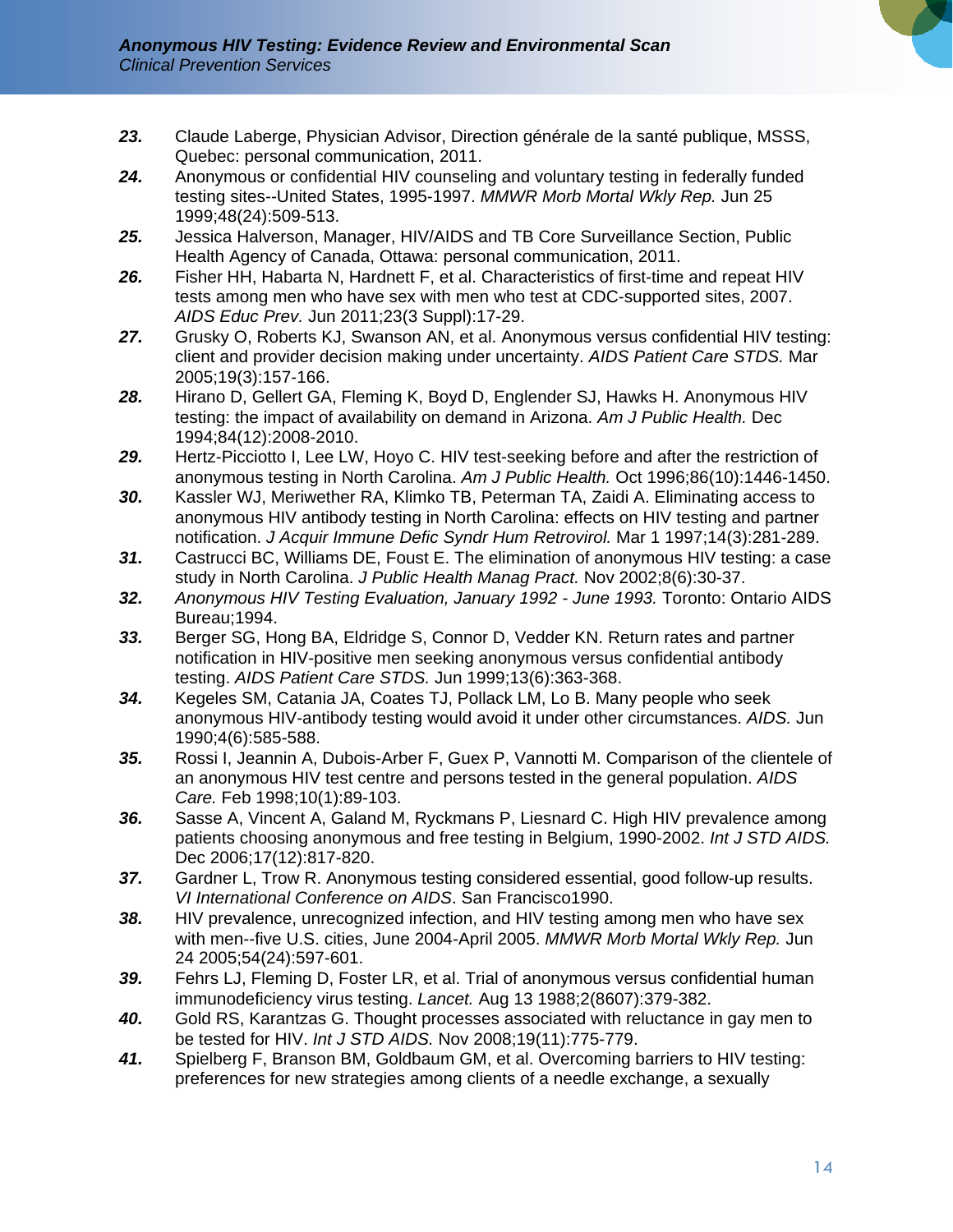transmitted disease clinic, and sex venues for men who have sex with men. *J Acquir Immune Defic Syndr.* Mar 1 2003;32(3):318-327.

- *42.* Woods WJ, Dilley JW, Lihatsh T, Sabatino J, Adler B, Rinaldi J. Name-based reporting of HIV-positive test results as a deterrent to testing. *Am J Public Health.* Jul 1999;89(7):1097-1100.
- *43.* Hecht FM, Chesney MA, Lehman JS, et al. Does HIV reporting by name deter testing? MESH Study Group. *AIDS.* Aug 18 2000;14(12):1801-1808.
- *44.* Hopkins SG, Gelfand SE, Buskin SE, Kent JB, Kahle EM, Barkan SE. HIV testing behaviors and attitudes after adoption of name-to-code HIV case surveillance in Washington State. *J Public Health Manag Pract.* Jan-Feb 2005;11(1):25-28.
- *45.* Lapidus JA, Bertolli J, McGowan K, Sullivan P. HIV-related risk behaviors, perceptions of risk, HIV testing, and exposure to prevention messages and methods among urban American Indians and Alaska Natives. *AIDS Educ Prev.* Dec 2006;18(6):546-559.
- *46.* Mackellar DA, Hou SI, Whalen CC, et al. Reasons for not HIV testing, testing intentions, and potential use of an over-the-counter rapid HIV test in an internet sample of men who have sex with men who have never tested for HIV. *Sex Transm Dis.* May 2011;38(5):419-428.
- *47.* Mimiaga MJ, Goldhammer H, Belanoff C, Tetu AM, Mayer KH. Men who have sex with men: perceptions about sexual risk, HIV and sexually transmitted disease testing, and provider communication. *Sex Transm Dis.* Feb 2007;34(2):113-119.
- *48.* Obermeyer CM, Osborn M. The utilization of testing and counseling for HIV: a review of the social and behavioral evidence. *Am J Public Health.* Oct 2007;97(10):1762- 1774.
- *49.* Schwarcz S, Stockman J, Delgado V, Scheer S. Does name-based HIV reporting deter high-risk persons from HIV testing? Results from San Francisco. *J Acquir Immune Defic Syndr.* Jan 1 2004;35(1):93-96.
- *50.* Tesoriero JM, Battles HB, Heavner K, et al. The effect of name-based reporting and partner notification on HIV testing in New York State. *Am J Public Health.* Apr 2008;98(4):728-735.
- *51.* Wardman D, Quantz D, Clement K. HIV/AIDS: testing and risk behaviors among British Columbia's rural Aboriginal population. *Int J Circumpolar Health.* Sep 2006;65(4):313-321.
- *52.* HIV Testing and Counselling: Policies in Transition? Research Paper prepared for the International Public Health Dialogue on HIV Testing and Counselling: Public Health Agency of Canada; 2007.
- *53. Procedures for Anonymous HIV Counselling and Antibody Testing in Ontario.* Toronto: Ontario Ministry of Health and Long-term Care;2008.
- *54.* Jurgens R. *HIV Testing and Confidentiality: Final Report*: Canadian HIV/AIDS Legal Network and Canadian AIDS Society;2006. ISBN 1-896735-16-9.
- *55.* Lazebnik R, Hermida T, Szubski R, Dieterich-Colon S, Grey SF. The proportion and characteristics of adolescents who return for anonymous HIV test results. *Sex Transm Dis.* Jul 2001;28(7):401-404.
- *56.* San Antonio-Gaddy M, Richardson-Moore A, Burstein GR, Newman DR, Branson BM, Birkhead GS. Rapid HIV antibody testing in the New York State Anonymous HIV Counseling and Testing Program: experience from the field. *J Acquir Immune Defic Syndr.* Dec 1 2006;43(4):446-450.
- *57.* Reed JB, Hanson D, McNaghten AD, et al. HIV testing factors associated with delayed entry into HIV medical care among HIV-infected persons from eighteen states, United States, 2000-2004. *AIDS Patient Care STDS.* Sep 2009;23(9):765-773.